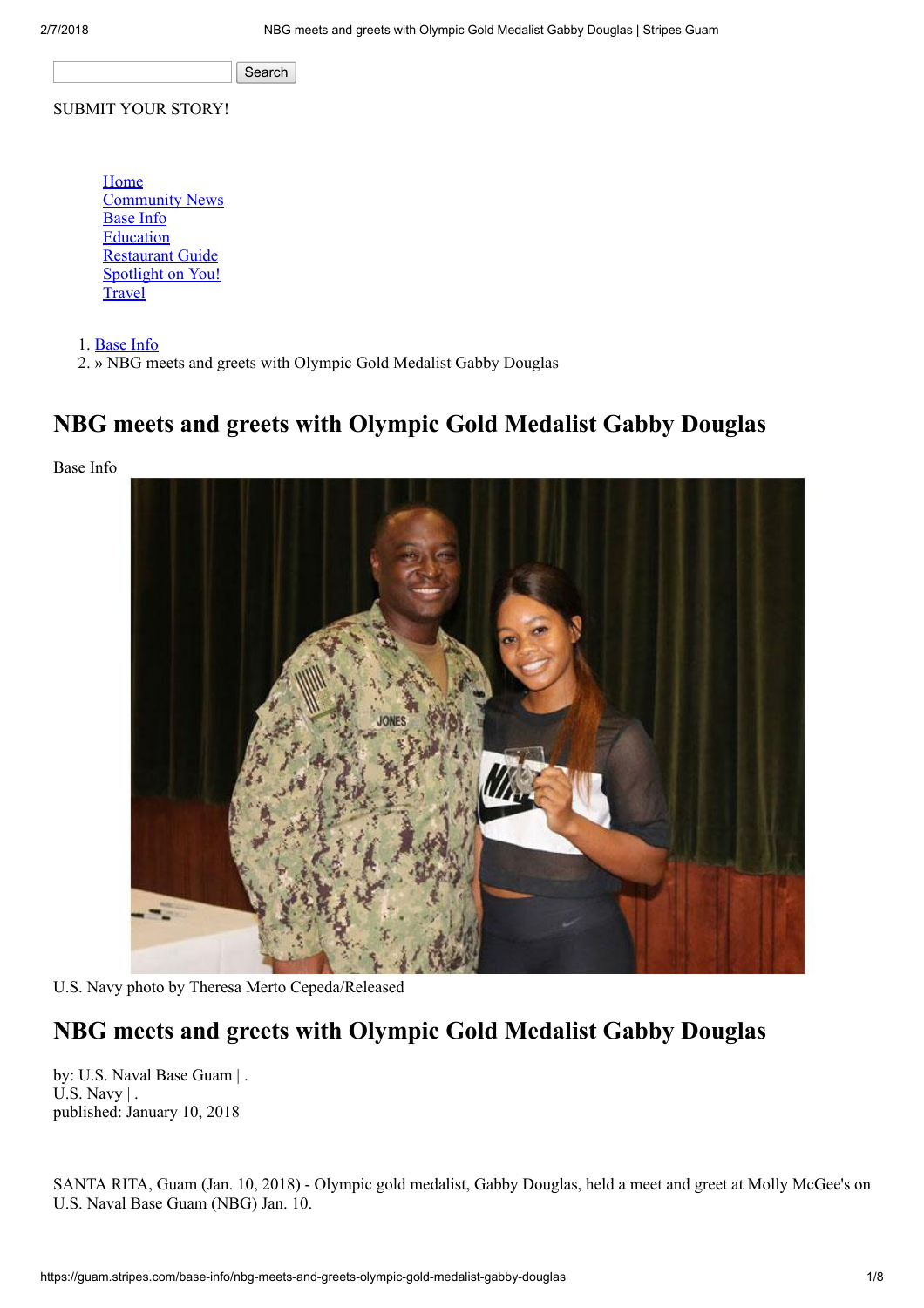#### 2/7/2018 NBG meets and greets with Olympic Gold Medalist Gabby Douglas | Stripes Guam

During the event, Douglas met with more than 120 military members, civilians family members. Douglas is on island as part of a USO tour.

At the 2012 London Summer Olympics, she won gold medals in both the team and individual all-around competitions.

She is the first woman of color of any nationality and the first African-American gymnast in Olympic history to become the Individual All-Around Champion, according to her bio.

She is the first American gymnast to win gold in both the gymnastic individual all-around and team competitions at the same Olympic games.

She also won a gold medal for the U.S. in the team competition at the 2016 Summer Olympics.

#### Tags:

Related Content: No related content is available

| 0 Comments             | <b>Stripes Guam</b>  |                                                                                           | Login $\sim$   |
|------------------------|----------------------|-------------------------------------------------------------------------------------------|----------------|
| $\heartsuit$ Recommend | <b>[2 Share</b>      |                                                                                           | Sort by Best - |
|                        | Start the discussion |                                                                                           |                |
|                        | <b>LOG IN WITH</b>   | OR SIGN UP WITH DISQUS ?                                                                  |                |
|                        |                      | Name                                                                                      |                |
|                        |                      | Email                                                                                     |                |
|                        |                      | Password                                                                                  |                |
|                        |                      | By signing up, you agree to the Disqus Basic Rules, Terms of Service, and Privacy Policy. |                |
|                        |                      |                                                                                           |                |

Be the first to comment.

 $\boxtimes$  Subscribe  $\bullet$  [Add Disqus to your siteAdd DisqusAdd](https://disqus.com/)  $\bullet$  [Privacy](https://help.disqus.com/customer/portal/articles/466259-privacy-policy)

[Comments Policy](https://guam.stripes.com/policy)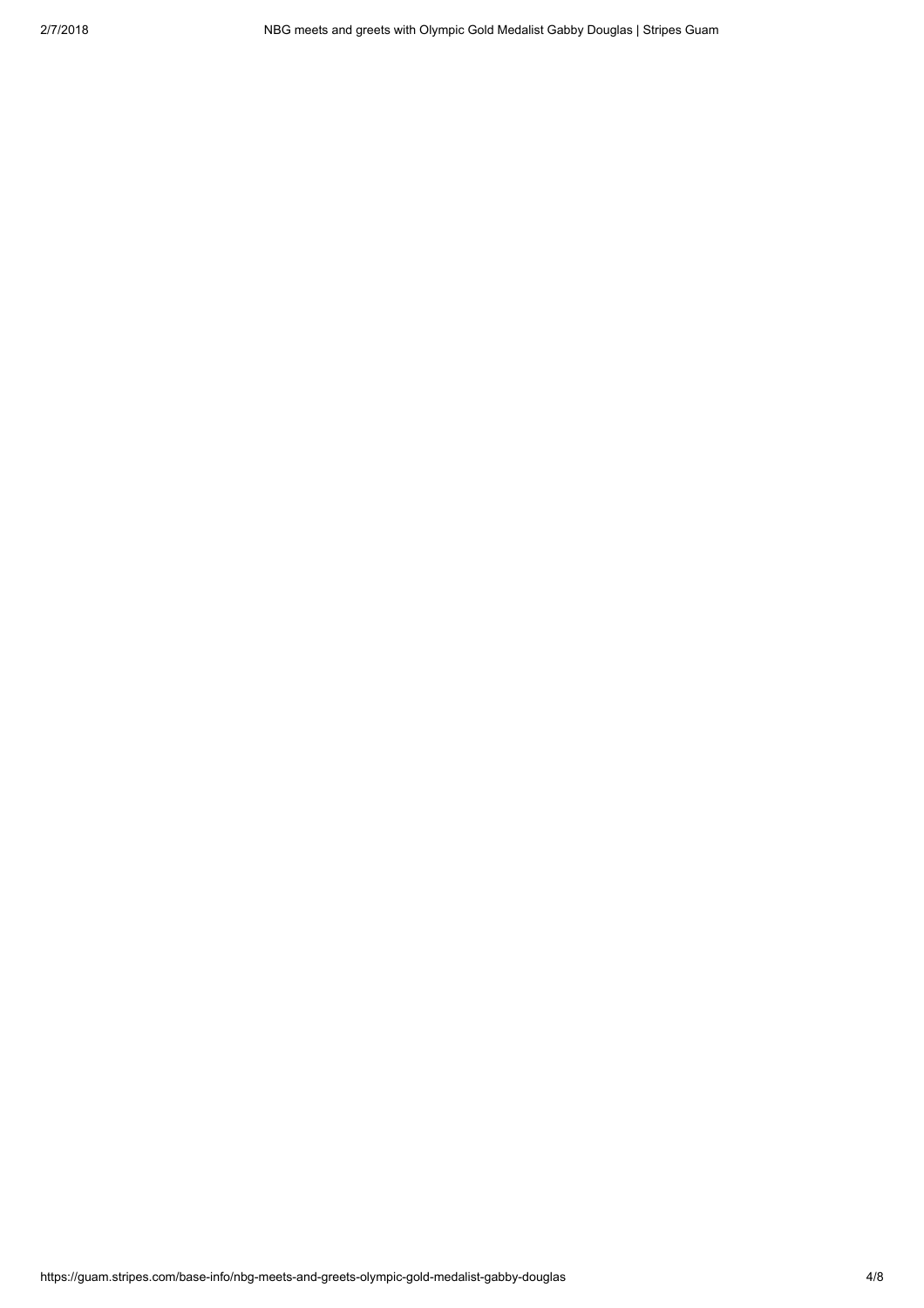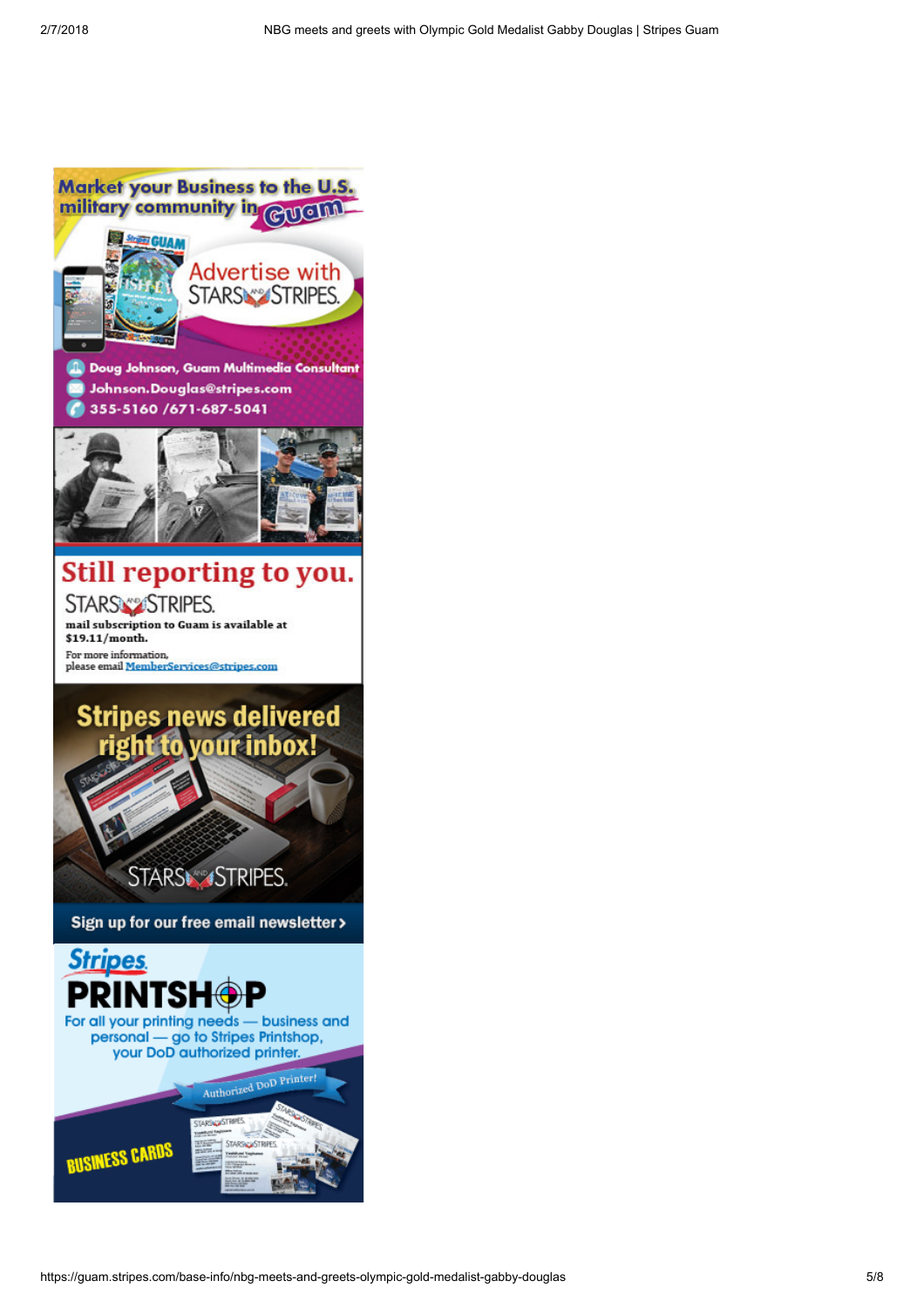

#### **Facebook.com/StripesPacific**

Stars and Stripes Pacifc has its own Facebook page!

Get up-to-date news about the Pacific Theater, information about local events, and exclusive chances to win great prizes!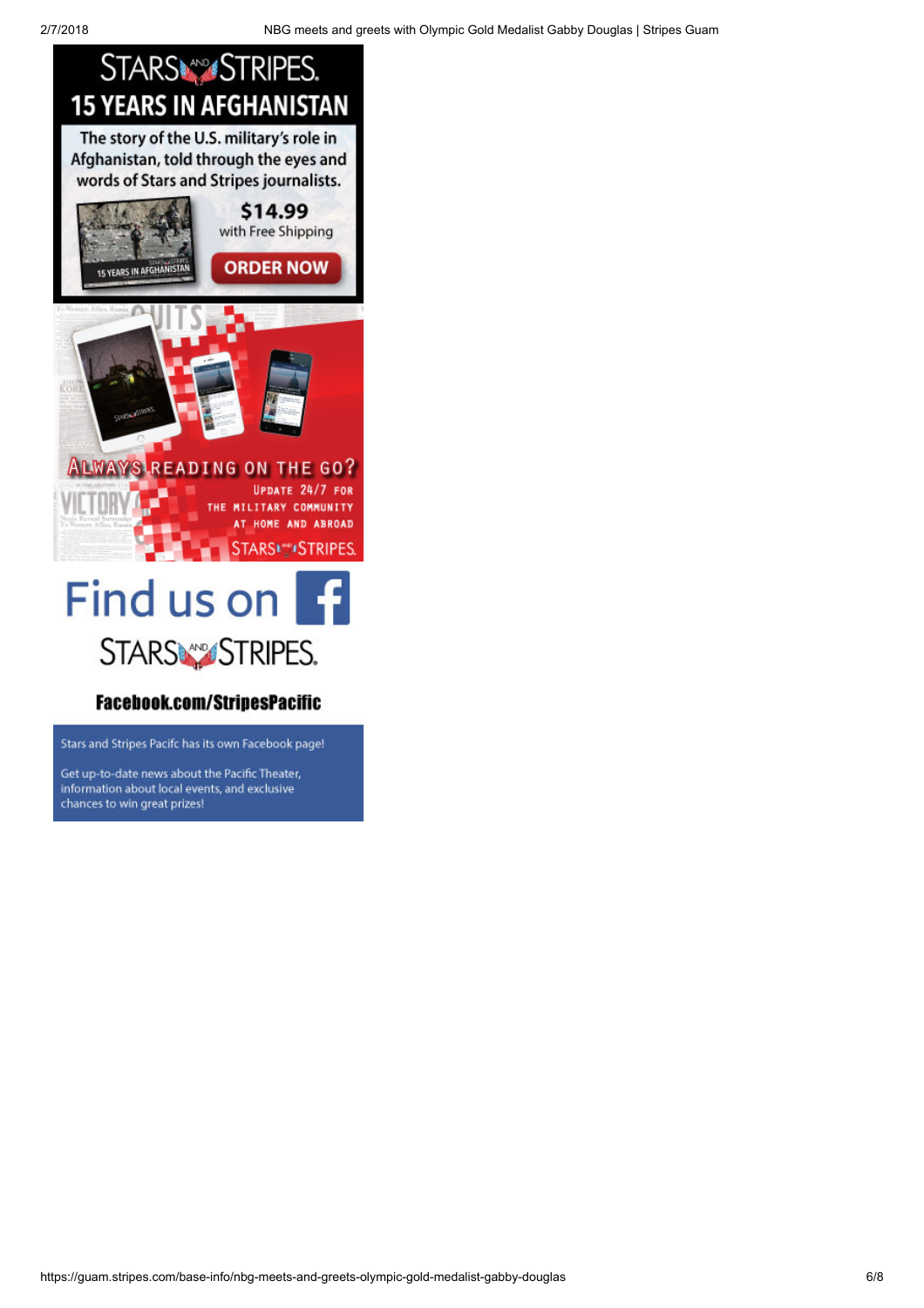### Footer Menu

[Home](https://guam.stripes.com/) [News](https://guam.stripes.com/news) [Base Info](https://guam.stripes.com/base-info) **[Education](https://guam.stripes.com/education)** [Restaurant Guide](https://guam.stripes.com/restaurant-guide) [Spotlight on You!](https://guam.stripes.com/spotlight) **[Travel](https://guam.stripes.com/travel)** 

# Guam Stripes

- [About Us](https://guam.stripes.com/about-us)
- **[Advertising](https://guam.stripes.com/advertising)**
- [Contact](https://guam.stripes.com/contact)
- [Site Policy](https://guam.stripes.com/site-policy)
- [Accessibility/Section 508](http://dodcio.defense.gov/DoDSection508/Std_Stmt.aspx)
- [Site Map](https://guam.stripes.com/sitemap.xml)

### Social Networks

- [Facebook](http://www.facebook.com/stripesmedia)
- [Twitter](http://twitter.com/#%21/starsandstripes)

## Community Sites

- [Japan](https://japan.stripes.com/)
- [Okinawa](https://okinawa.stripes.com/)
- [Korea](https://korea.stripes.com/)
- [Europe](https://europe.stripes.com/)

# Digital Editions

- [Stripes Guam](https://epub.stripes.com/Stripes-Guam_latest)
- [Stripes Japan](https://epub.stripes.com/Stripes-Japan_latest)  $\bullet$
- [Stripes Korea](https://epub.stripes.com/Stripes-Korea_latest)  $\bullet$
- [Stripes Okinawa](https://epub.stripes.com/Stripes-Okinawa_latest)  $\bullet$